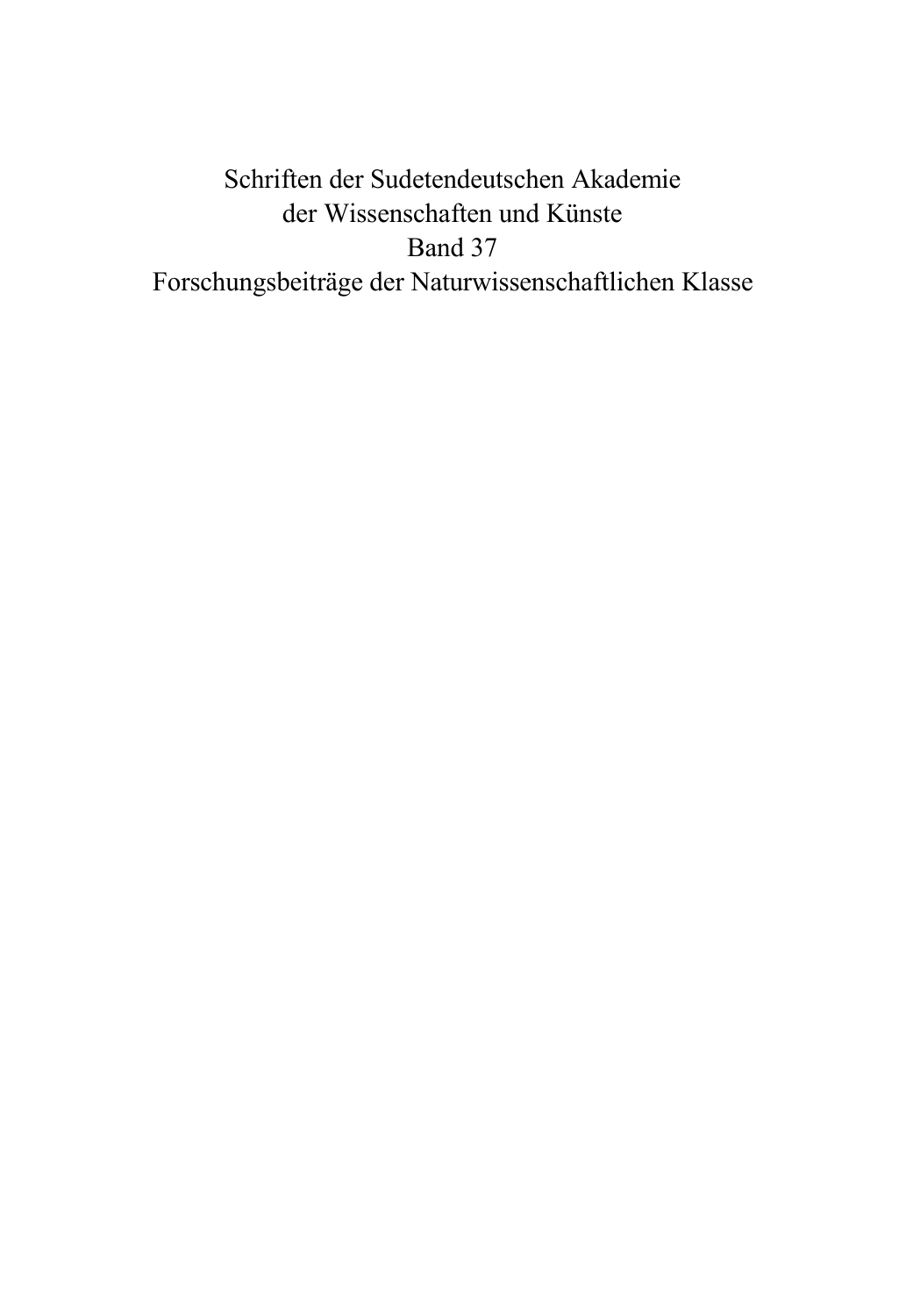## GERHARD DORDA

## **The Man and his Immortal Soul**

*Well-founded experimental findings disclose that man possesses an immortal soul.* 

#### *Introduction*

In this treatise it is shown that based on physical findings each man has an immortal soul. To make evidence of this daring postulate, we have to refer, without exception, to *effects independent of masses*. Such specific processes have already been observed many centuries before. For instance, the discovery in the  $17<sup>th</sup>$  century, attributed to *Galileo Galilei* (1564 – 1652), shows that the process of free fall within an atmosphere-free region happens independently of the magnitude and weight of the falling material, i.e. the description of path-time connection at the free fall does not depend on the atomic mass. This observation made it possible to determine "time" by the motion of a pendulum independent of its mass.

Apart from this, the spectacular observation of *Amedeo Avogadro* (1776 – 1856) and *Johann J. Loschmidt* (1821 – 1895) in the 19<sup>th</sup> century has shown that a collection of atoms or/and molecules of ideal gases on the surface of the earth is by no means dependent on their atomic or molecular mass, but (in addition to the local temperature and gas pressure) only on their number. So far, this discovery also remained a physically unresolved phenomenon. Thus, in our century this effect should be considered to be a macroscopic quantum effect, see below (chapter "*The physically oriented discussion on the question about the difference between man and animal*") and [1].

Evidently these two findings are not sufficient to give evidence about the entity of man. Such a specific statement permits further mass-independent discoveries, observed in the  $20$ <sup>th</sup> century. It is especially the discovery of a further macroscopic quantification, which occurred in the area of electricity. This disclosure is named quantum-*Hall*-effect (QHE) or *Klitzing*-effect. This discovery was made on the one hand by *Klaus von Klitzing* in 1980 at the Si-metal-oxide-semiconductor (MOS) transistor, published by *K. von Klitzing, G. Dorda and M. Pepper* [2], and on the other hand by *D.C. Tsui, H.L. Störmer and A.C. Gossard* in 1983 at the GaAs- $Al_xGa_{1-x}As$  Heterostructures (see [1], page 11). Thereupon the QHE was also ob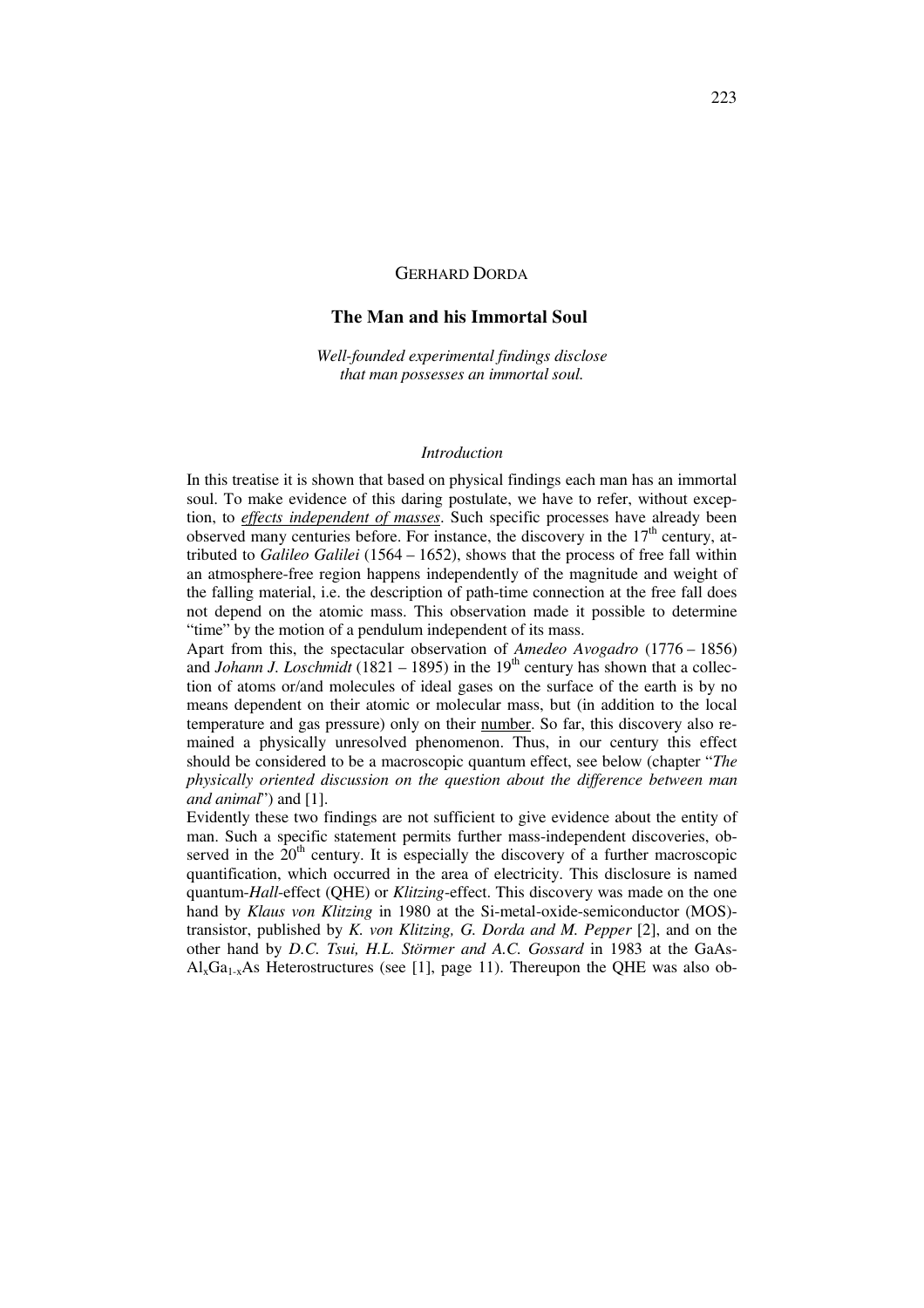served with other crystalline semiconductors, what signifies that the QHE has to be classified with the category of atomic-mass-independent effects. For this *entirely unforeseen physical discovery* of fundamental nature the *Nobel*-Prize was awarded in 1985 to *K. von Klitzing*, and in 1998 to *D.C. Tsui, H.L. Störmer and R. Laughlin*. In connection with the discovery of QHE it should be taken into account that a restriction of the electric current is imposed to the two-dimensional space at the MOS-transistor-effect, a process, which makes a full, i.e. undisturbed use of *causality* possible, a situation, which is usually not given for electrical phenomena in three-dimensional space. The consequence of the extraordinary causality-relation of this technologically specific MOS-structure is the fact that **50 % of the whole world economy** is based upon the utilization of the MOS-transistor effect! This fact can be considered to be a convincing indication of the validity of the *differentiated space model*, observed by the QHE and realized by the MOS-transistor [1].

Apart from this significant QHE, a further material-independent detection has to be mentioned, in fact that of the *radiation-related displacement law of Wien*. This fundamental law was experimentally discovered and formulated by *Wilhelm Wien* (1864 – 1928) during the investigation of hot radiation effects, described by the *Rayleigh-Jeans*- and *Wien*-radiation law. The displacement-law of *Wien* describes the direct connection between temperature and wave-length of photons, applying to the whole cosmos. For this fundamental discovery, *W. Wien* was awarded the *Nobel*-Prize in Physics in 1911.

All atomic mass-independent phenomena, considered together, suggest that an important, substantial state of being which refers even to the fundamental basis of physics has up to now not been observed. Therefore, it is not surprising that an exact, comprehensive investigation and analysis of these experimentally discovered atomic mass-independent effects lead to an unexpected new interpretation and description of the three-dimensional space and also to a better knowledge of the nature of the category "time" and heat, see [1] and the schematic representation in Fig. 1. The reasoning deduced from the experimental data, comprehensively presented in [1], shows that (seen in contrast to *René Descartes* mathematically formulated space model) *the physically considered three-dimensional space has to be inspected to be in a differentiated form*. Due to the dualism of the electron, given both in form of the electron mass  $m_e$  and of the electron charge  $e$ , the three-dimensional space consists of two realities [1]:

- 1) of a one-dimensionality, recognizable in form of the category "length" or "distance", it is effective as "gravity", and that in *localized form*.
- 2) of a two-dimensionality, recognizable in form of the category "frequency", it is effective as "electromagnetism", and that in its being of a *wave*.

The connection of the one-dimensionality of space with the two-dimensionality is perceived as *heat* [1].

This space-time-model, discussed and physically substantiated on the basis of *the Klitzing-*, *Wien-*, *Avogadro-Loschmidt*- and pendulum-effects, is presented in [1]. It results in novel discoveries related not only to statements of cosmos, celestial bod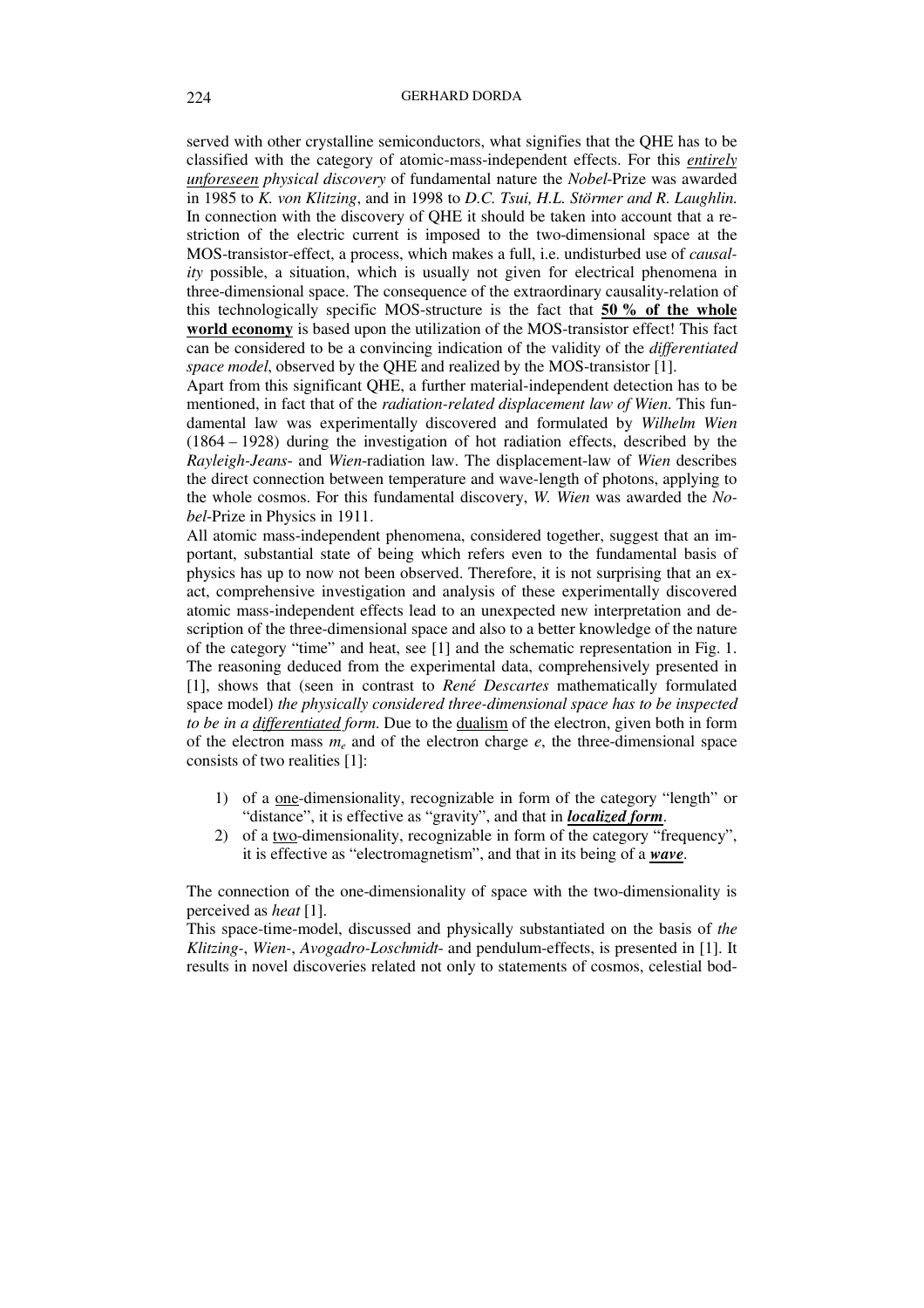ies, atmosphere and weather, but also – and this should be especially emphasized – to organic structures and thus also to men.



*Figure 1: Schematic description of the localized electron-mass – space – time connection, given in the nature in separated form. It is based on the material-, i.e. atomic mass independent experimental results of K. von Klitzing, G. Galilei, W. Wien, A. Avogadro and J. Loschmidt* [1]

## *The description of organic structure from a physical point of view*

Based on the novel physical presentation of space and time which was deduced from the massless effects, in the following chapters, we proceed to a physically oriented description of organic structures (**OS**), i.e. of **plants, animals and men**. As it has been pointed out in [1], three-dimensional space usually is a connection, or rather an interweaved state of localizations with wave states. Seen in this connection, it should be noticed that *the basis of the wave-related states*, i.e. of the electromagnetism, should be considered to be *both a place-independent and above all a time-independent* "*reality*". The validity of this statement is as part of the QHE definitely recognizable at the quantum state. Reflecting its spectacular data, the *quantized state* was observed to be a *resistivity-free state*, described within the abstract of [2] by the following words: The QHE "… is insensitive to the geometry of the device". Referring to many experimental experiences, this finding, shown in Fig. 2 of [2], can formally be recorded by the resistance equation " $R_{pp} = 0$ " or " $\rho_{xx} = 0$ " and is also independent of current, i.e. of frequency *f*, limited by the *Compton* frequency  $f_C$ , see [1], part I, pages 26-31. The " $\rho_{xx} = 0$ " - effect, as well as its frequency-independence, both given at the QHE, considered in connection with the pendulum-effect of *G. Galilei*, the displacement constant of *Wien* and the *Avogadro-Loschmidt-*effect, are of fundamental importance as these permit an extraordinary,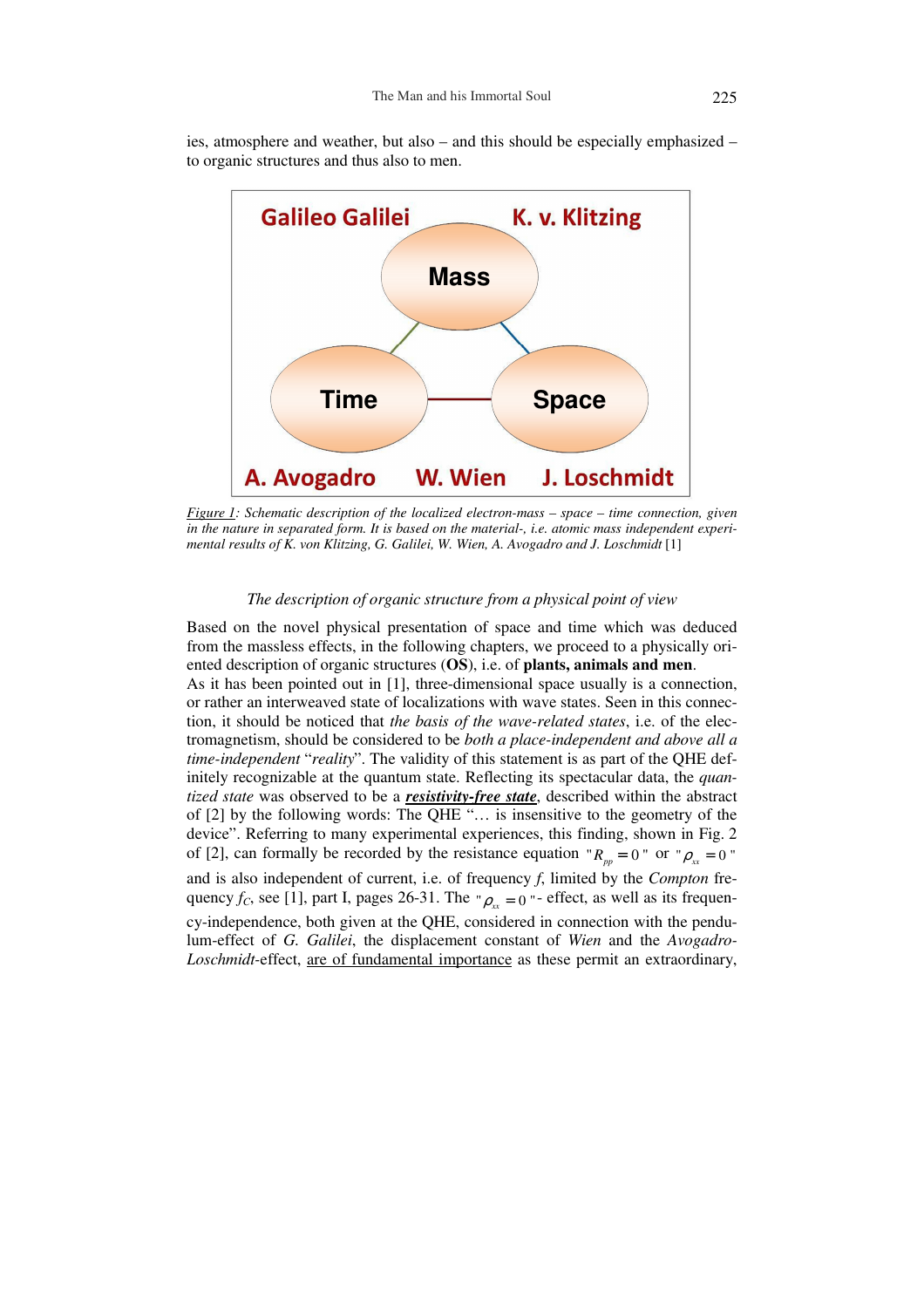in physics generally warrantable interpretation. This assertion will be explained and verified in the next chapters by several circumstances of OS.

Describing the dynamics of the OS, the pendulum-effect turns out to be the most promising finding. The pendulum-effect reflects the "time" reference of OS in an advantageous manner, as it doesn't show *frequency*-related effects (i.e. waveeffects), but within the scope of observations solely *time*-related effects. As it has been demonstrated by the analysis of the pendulum-effect in [1], part II, "time" is experienced in connection with the locality state, i.e. with atomic mass, which signifies that the category "time" can only be perceptible within three-dimensional space. Moreover, it should be emphasized that the given *time-limits* of all dynamic processes are also very well reflected by the pendulum-effect. In addition it should also be noted that the pendulum-effect-process is therefore suitable to describe the time-effects of OS, as these effects substantially differ from the time-related description of motion of celestial bodies. *Kepler*'s third law really shows that the difference to OS is mainly identifiable by their variability of velocity, i.e. by the specific freedom of motion of the OS, which is completely contradictory to the process of time-determination by means of the third *Kepler*'s law and also to the process of atomic clocks.

Considering the analysis of pendulum-related time given in [1], in particular in part II, pages 45-47, the important difference between the dynamic and static state is given by the difference between electromagnetism and gravity, in other words by the fundamental difference between the wave- and localization-state. Thus we can postulate that the energetic state of OS differ from that of a celestial body, i.e. in our case of the earth, by *the additionally increased value of electromagnetic energy*, in this connection being localized. This shows that – seen in comparison to earth – this additionally increased electromagnetic energy of OS appears in a dynamic, i.e. time-related form. The increase of electromagnetic energy concerning OS occurs by the absorption of photon energy, emitted by the sun and sensed as an addition of heat, but also by the intake and processing of food in form of plants and animal structures, i.e. in form of organic and not inorganic substances.

The additionally increased electromagnetic energy of OS is recognizable not only by their dynamics, but also by the ability of plants to grow *against the direction of the gravity of Earth*, as well as by the *upright walk* of animals and men, verticallyoriented to the surface of the Earth.

The relation of electromagnetic energy to dynamic processes is given by time, thus it is limited. That means time as an observable category is not wave-, i.e. frequencyrelated, but localized, i.e. it is bound to the existence of atoms, but without the possibility of a cyclical repetition, which is characteristic for frequency. This fact can be seen as a certain analogy to the pendulum-effect, where *variability* is given in the course of speed, i.e. in the course of time. This variability is an expression of the previously mentioned *freedom*, being an inherent feature of time.

Summarizing it can be stated that the organic structures (OS) show time processes, and this in analogous manner to the pendulum-effect, characterized by the "rest – dynamic – rest" course, observable as "gravity – electromagnetism – gravity"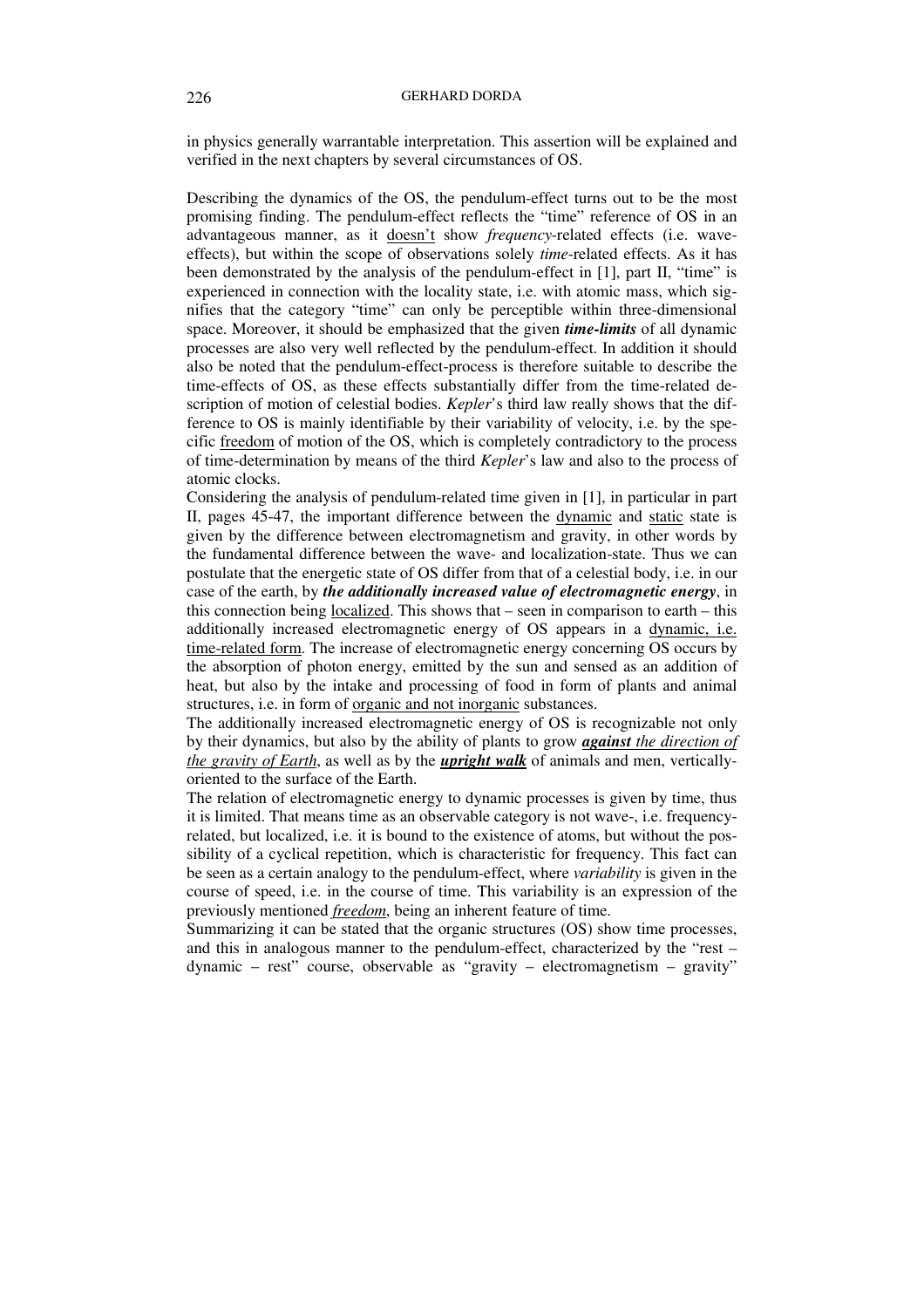course. Moreover, the OS exhibit the typical variability of time lapse, representing "time-freedom", as well as the well observable limitation due to rest, which is reflected neither by the time-representation of celestial bodies, nor by that of atomic clocks.

The existence, i.e. the life of OS, is limited, and that 1) on the one side by the beginning of life, i.e. given by pollination of plants and by the process of procreation concerning animals and men, and 2) on the other side by the end of life, i.e. by death. The beginning of the existence of OS is realized by *the fusion of the localized ovum with the semen*, which requires *motion* of the semen. This shows, physically expressed, that *life is a result of the unification of locality with dynamics*.

On the other hand the *end of life* is a result of the termination of the dynamic course, recognizable by so-called rest. Hence the variable course of dynamics of OS can be considered to be an analogy to the observable motion of the pendulum.

The discussed analogy to the pendulum-effect is moreover recognizable by the absolute necessity of an effective junction of OS to the surface of the earth. It has been shown in [1], part II, that the junction of the pendulum axis with the mass of the earth **is that** decisive and fundamental boundary condition for the process of the spatial differentiation, which is the background for the possibility of timedetermination. Evidently, this imperative requirement is also valid for OS, in fact for plants by their connection with a fixed place on earth to achieve growth, and for animals and men to obtain the spatial junction with the surface of the earth through feet (this requirement is also valid for animals and men during space flight). It is obvious that this requirement reflects the possibility of the differentiation of the three-dimensional space, shown in [1], part I. In fact, it was disclosed that the *liberation of* "*time*" can take place solely in the differentiated state. This again shows that solely on the basis of the pendulum-effect-related time-description, it is possible to realize the time lapse of men in a physical manner, beginning from the start of life over its dynamics up to death. Seen in this connection it should be considered that the possibility of observation of the pendulum motion requires an *impulse* "from the outside". This also certifies the analogy between the time-relation of men and the pendulum-effect, see the analysis shown in the following chapter.

*Death*, i.e. the end of the observable dynamics, evidently is a result of the time limited intake of food, i.e. of the so-called additionally increased electromagnetic energy. The organic structures fall to the earth at the end of life, a gravitationally involved "*fusion*" occurs between the mass of the plant, the animal, or man and the mass of the earth. Physically considered, the *person-related* localized *additional* wave-energy (i.e. the *additional* two-dimensional electromagnetic energy) separates from the one-dimensional gravitational energy in this fusion of masses, i.e. in the course of death. During this process, *a change of state happens simultaneously, i.e. the localized electromagnetic energy changes into its wave-state*. But this particular process implies the following important circumstance: As the gravity-related part of the body of plants, of animals and of men cannot be considered as lost at any time, i.e. neither at the state of death, similarly can the additional electromagnetic part, despite of its no more localized, i.e. no more observable wave character be consid-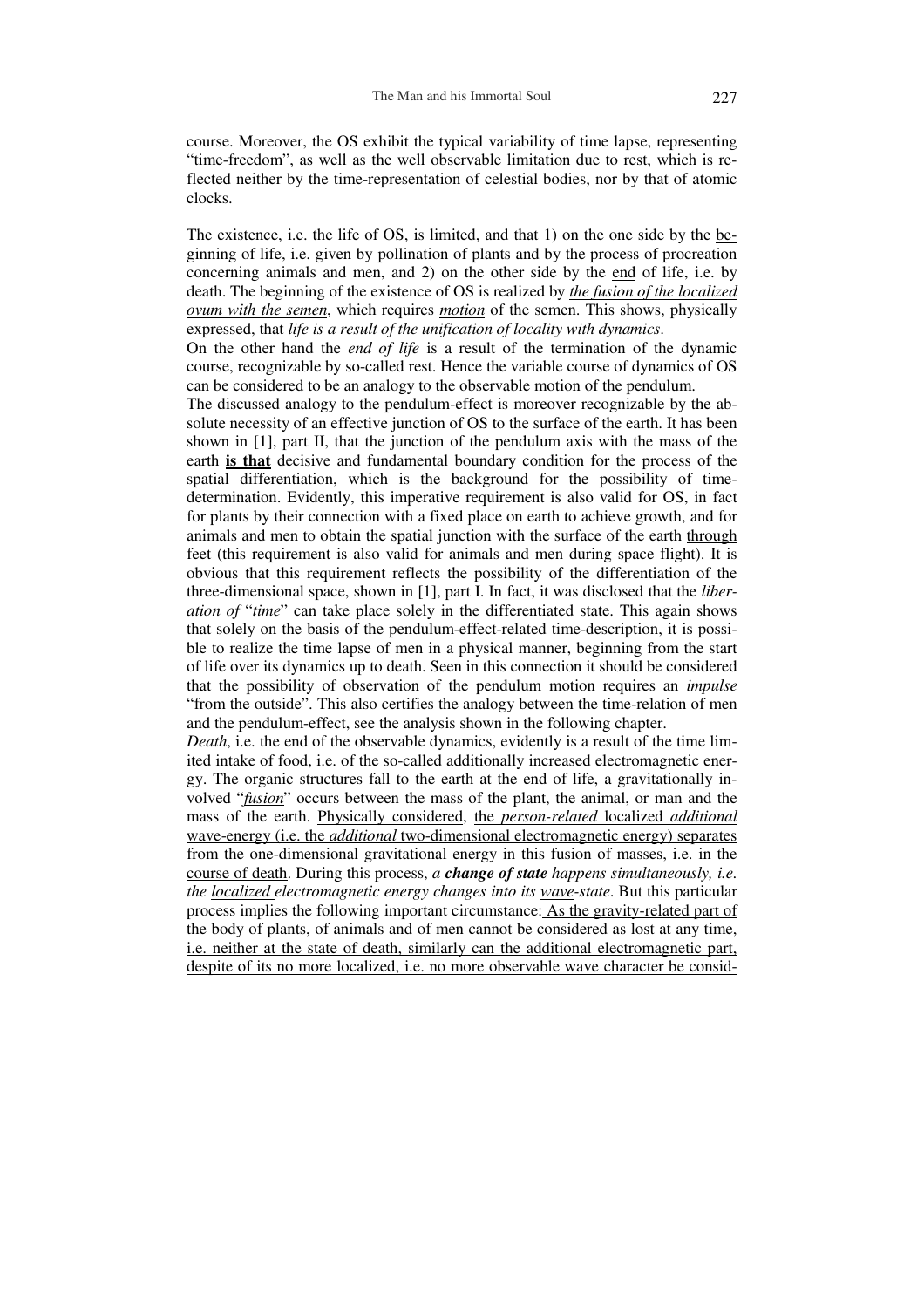## 228 GERHARD DORDA

ered as lost. Consequently this particular wave-part has to be seen as the personal "**soul**". Moreover, *considered from a physical point of view*, the unforeseen possibility exists – due to its independence of frequency (i.e. of time) – to ascribe a kind of *immortality* to the non-localized wave-part of plants, animals and men, i.e. a specific characteristic, which is hitherto reserved solely to the so-called *soul*.

The question which now arises and which provokes an answer is: Can this changeof-state-process, happening at death, be identical for men, plants and animals, a model which is postulated by the biologismus? Or does a fundamental indisputable difference between men on the one side and plants and animals on the other side exist?

An answer to this important question of being of mankind is usually expected from philosophy and theology. But in the course of these, in the following chapter, it will be shown that it is necessary to also take findings of fundamental physics related to this subject into consideration. A proper basis suggests the description and the analysis of the laws of heat radiation, being valid for the whole cosmos. These laws are independent of the atomic mass and became known within the scope of the description of the light of the sun, of the candle and of the glow bulb, i.e. of the phenomena of light in general (see [1], part III).

## *The physically oriented discussion on the question about the difference between man and animal*

Usually it is allowed to classify explorations as *scientific* only in connection with causal processes. A-causal conditions, first described at micro-processes by means of the quantum mechanics, can be considered as "probability-referred" processes. As it has been shown in [1], part III, all electromagnetic interactions are realized by photons. Thus it is to be expected that the probability-processes are also related to the radiation effects. According to the equation (5) on page 55 and equation (11) on pages 64-65 of [1], in fact the radiation law of *Wien* is extraordinarily utilizable to fascinatingly achieve an answer to the question about the difference between man and animal, formulated in the previous chapter.

This finding is identifiable by the significance of the exponential function, given by the radiation law of *Wien*. This exponential function reflects the probability effects, i.e. the a-causality in a mathematical manner. The radiation law of *Wien* shows that the exponential function refers to the fine-structure constant  $\alpha$ , which is a fundamental, i.e. natural constant of physics. **Richard P. Feynman** (1918 – 1988, *Nobel*-Prize 1965) writes about this  $\alpha$  in his world-famous book "QED – The Strange Theory of Light and Matter" within the  $4<sup>th</sup>$  chapter [3]:

*The fine-structure constant*  $\alpha$  (137.035999874...)<sup>-1</sup> *is* ... " *a magic number that comes to us with no understanding by man. You might say the hand of God wrote that number, and we don´t know, how He pushed his pencil*"*.*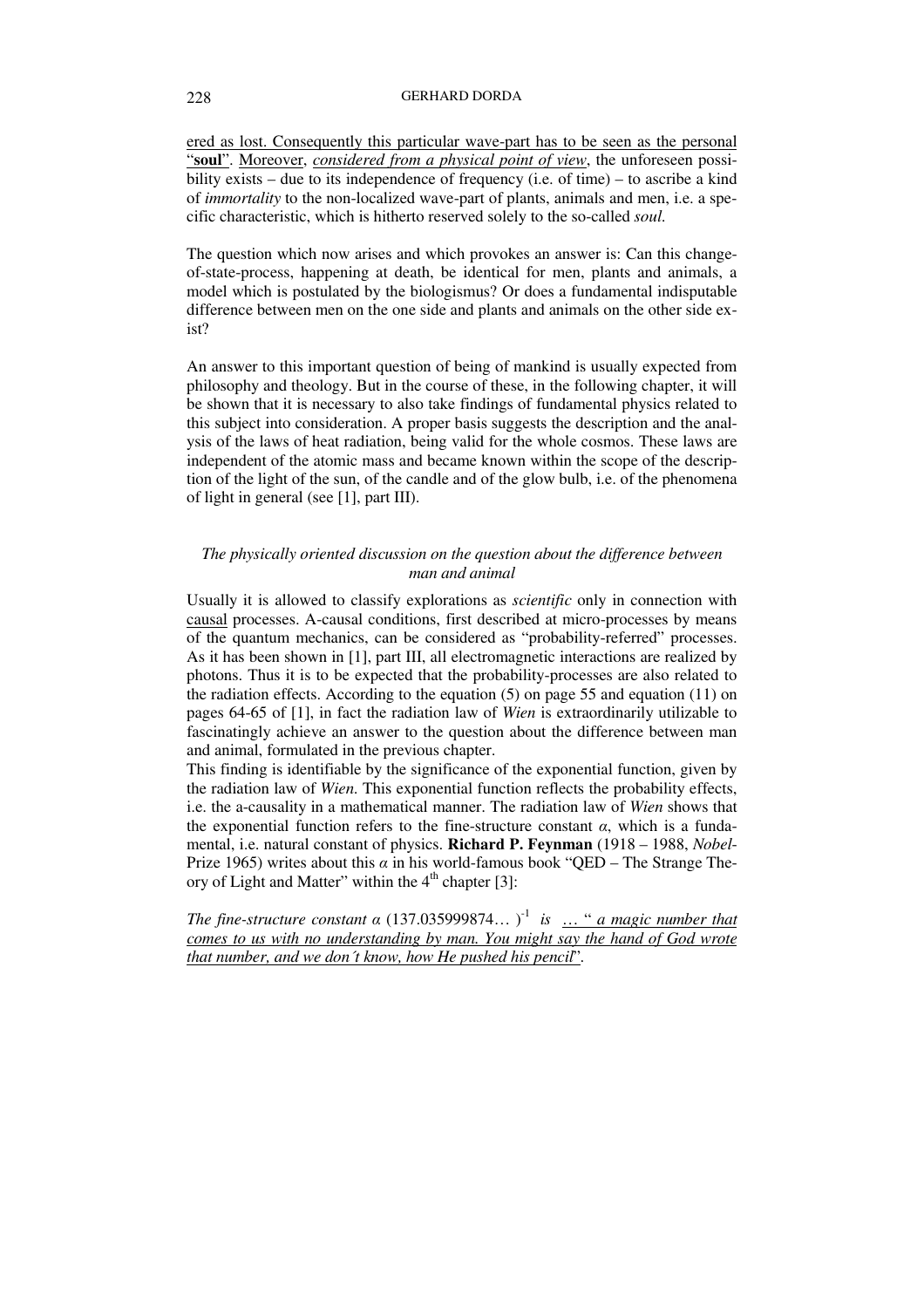Expressed in other words: This dimensionless number in form of the fine-structure constant  $\alpha$  and accordingly in form of the exponential function is that physical starting point, at which transcendental, i.e. metaphysical considerations can be built up. This in turn means that the question about the possible difference between man and animal appears to be a question of the existence of transcendence, i.e. of the existence of God. Though physics possesses only extremely limited possibilities to provide an answer to our discussed question, nevertheless an effort will be made to supply a useful contribution.

As it has been pointed out the findings of the atomic mass-independent phenomena, especially those of the QHE, lead to quite a new conception of the character of space and time [1]. Really, this model delivers a new starting point for fundamental physics to surmount the nowadays worldwide known *crisis of physics, which can be traced to the unsatisfactory interpretation of the category* "*time*" [4]. Moreover, experimental findings, presented at [1], show novel statements to solve the problems of electromagnetic waves, locality, heat, the structure of space, the boundary condition of the causality and a-causality and surprisingly even yield an attempt to describe the background of the fine-structure constant  $\alpha$ , i.e. of the greatest mystery of cosmic being (see *R. Feynman*, [3]). Seen in connection with the interpretation of the *Avogadro – Loschmidt* number and with the formulation of modern thermodynamics, reflecting the heat-radiation laws, it arises to be evident that in particular the description of the three-dimensional space supplies the **key** for solving many fundamental physical problems, see [1], part III, page 69, and chapter 6. In this way it was shown that the *number*-related ideal gas state, being a causal state, is reflected by the *Rayleigh-Jeans* radiation law, whereas the uncertainty of any solid state (i.e. also of the man) should be related to the radiation law of *Wien*, i.e. to its probability function. In other words, *in three-dimensional space, all free dynamic processes related to a solid-state body are connected with the probability function: I.e. the fine-structure constant*  $\alpha$  *is omnipresent and effective at all times. This again* shows that, physically considered, the a-causality or the uncertainty, i.e. the temporal indefiniteness is effective at *any* atomic mass-related solid-state body. Evidently this a-causality, i.e. this type of freedom, can therefore also be classified as *chaos*. It follows that *the decided dominance of order, i.e. of causality, recognizable in plants, animals and men by the causally given structure of their bodies, is physically not permissible due to the general validity and efficiency of the radiation laws*, especially of the radiation laws of *Wien*, presented in [1], part III, by the equation (5) and (8) on pages 55 and 56. Thus, *as a solution of this paradoxical situation there is only one warrantable assumption to follow which is transcendence, i.e. God, indispensable as origin of the required order related to these OS*, see also [5], page 161. This again means that the transcendence, seen as a continuously effective *creator*, must be continuously effective and present in time and place.

Apart from this specific argumentation of the *evidence of God*, man is in addition given – in contrast to animals – *a conscious, free ability to decide*, which is not determined by instincts. This man-specific feature, referring to the transcendence, results in his unique possibility, to opt freely between the **good** and **evil** behavior.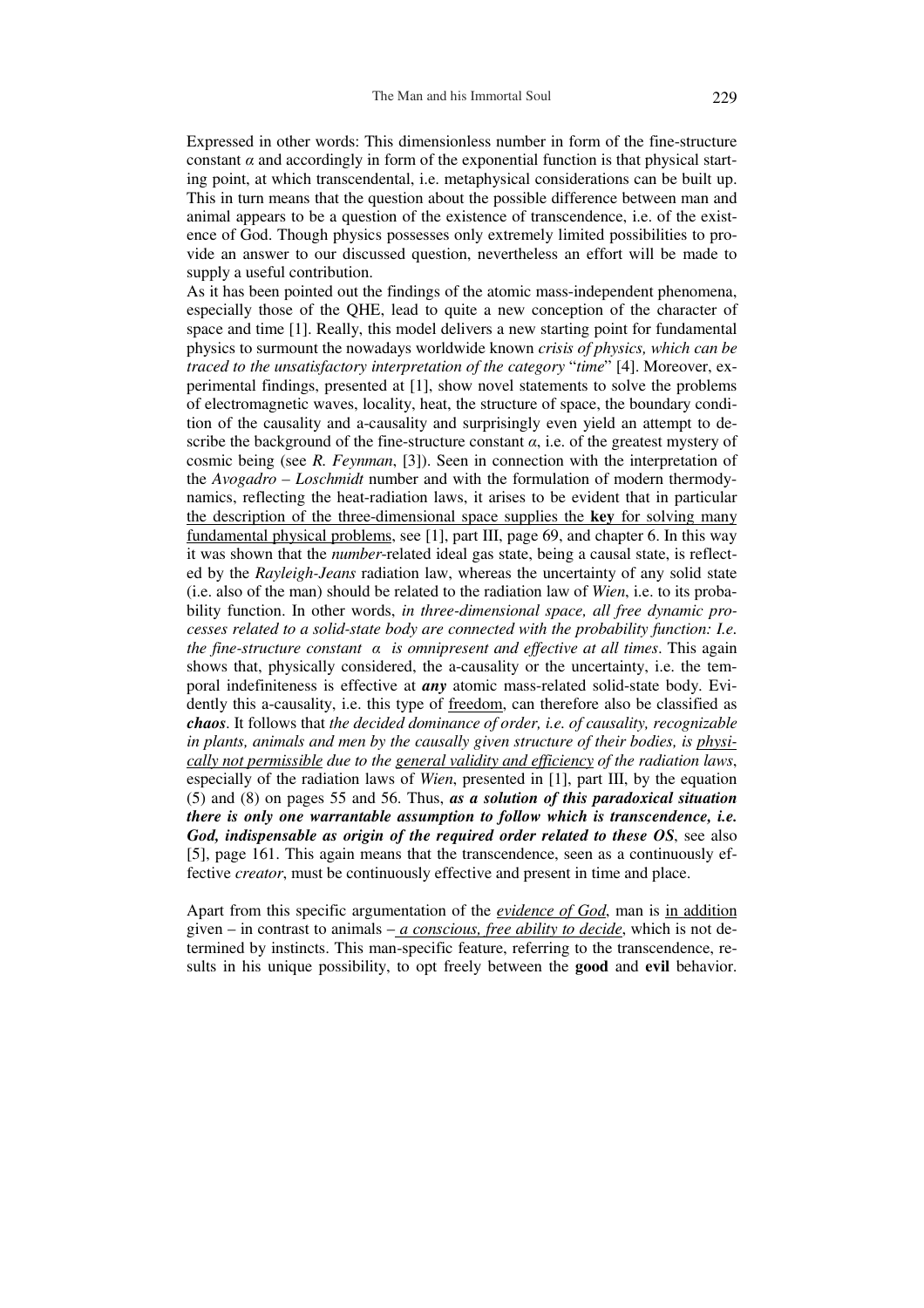This freedom of mankind is recognizable by his possibility of *moral* evaluation of all human behavior. Especially today it clearly comes to light with the free use of "social networks" (see e.g. "**Fake News**").

It is interesting that already at the end of the  $18<sup>th</sup>$  century in his book "*Criticism of the practical reasoning*", the philosopher *Immanuel Kant* (1724 – 1804) pointed out that man has the conscious ability to distinguish between good and evil. By philosophical considerations, he succeeded to not only show the existence of an absolute freedom, but also to prove the existence of moral and accordingly the existence of God through reasoned arguments. A clearly arranged summary of *Kant*´s and analogously well-considered philosophical models has recently been published by the psychotherapist, physician and theologian *Manfred Lütz* in his book "God" [6], where the statements of *Kant* are shortly represented on pages 165-175.

To conclude the presented discussion it can be stated: *Based on the within the whole cosmos existing general validity of the radiation laws of Wien and of the existence of the fine-structure constant , the ultimate impossibility to substantiate the existence of any form of causality related organic structure was physically deduced. To solve this paradox, the evidence of transcendence, named God, was postulated. This transcendence also has to be considered the creator of the difference between man and animal, resulting in the solely man related ability to distinguish freely between good and evil.*

## *Concluding summary*

The fundamental observations of *G. Galilei, A. Avogadro, J. Loschmidt, W. Wien*  and *K. von Klitzing* on material-, i.e. atomic mass-independent phenomena, result in new statements about the structure of space and time [1]. These findings allow the representation of specific, physics related structural conditions of plants, animals and men. In particular the description of the time-relation of all phenomena observable by human senses and man-owned cognitive faculty appears to be a new basic approach.

It has been shown that the problem of the category "time" can be solved by the newly disclosed possibility of differentiation of the three-dimensional space, deduced from the QHE [1]. This model of space-differentiation reveals a relation between gravity and electromagnetism, given within the whole cosmos. This relation reflects the ratio between "localization" on the one side and "wave" on the other, whereby the *localization* is given by matter and the *wave* in form of the resistivityfree state " $\rho_{xx} = 0$ ", as well as of the frequency independence. The locality-wave

relation is usually found as interweaved, realized by heat.

On the basis of this wave-locality-model it was possible to analyze and describe the temporal course of life, as well as to observe the reason for the absolute requirement of the upright gait of men. Moreover it was shown that the process of time lapse of life can be described analogously to the time-relation of the pendulum-effect.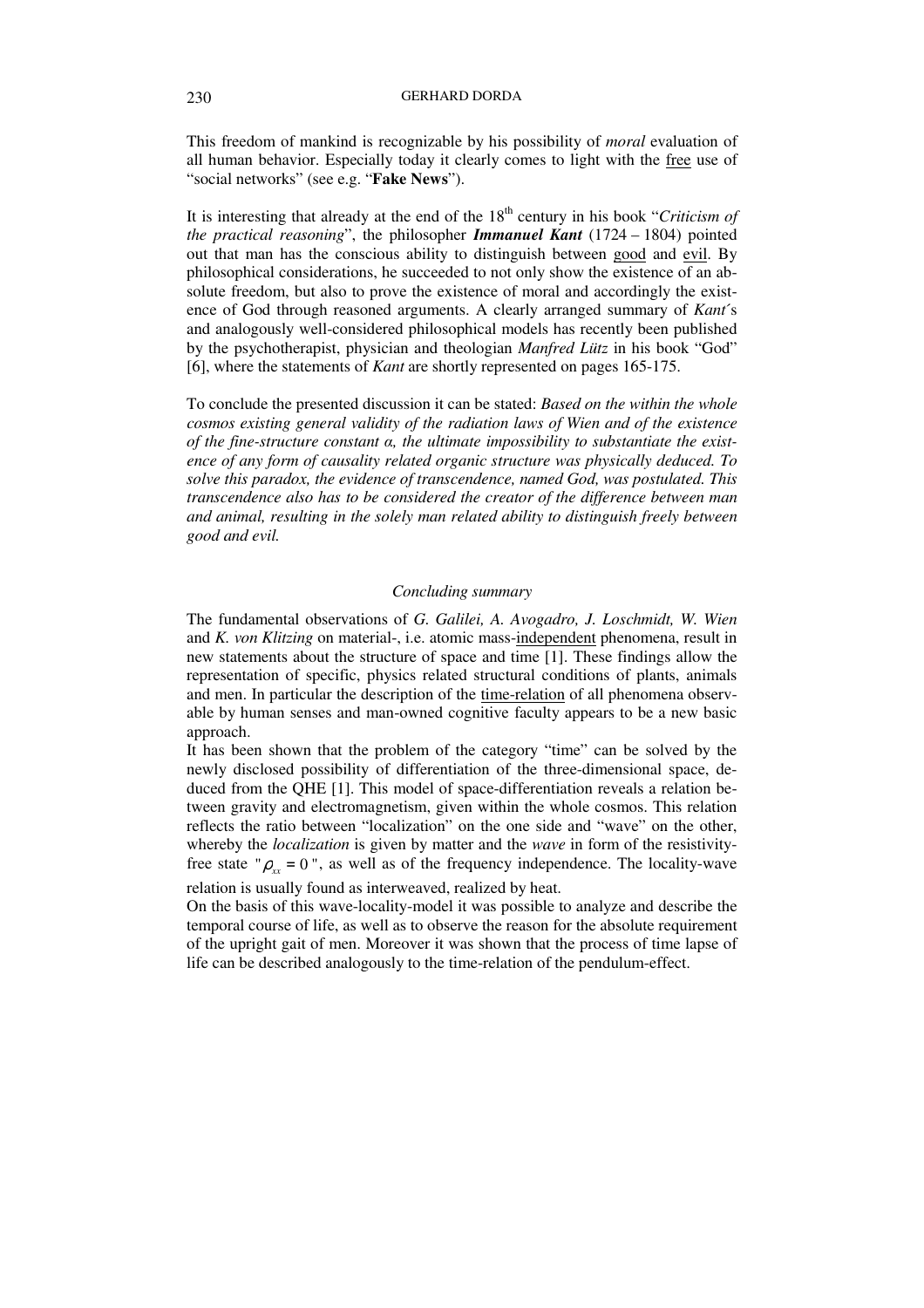According to the statements of the generally valid radiation law of *Wien*, i.e. of the physically deduced law of being, any existence of organic structures (OS) should be *absolutely impossible* due to causal processes, connected with the being of OS. To solve this paradox, the existence of *transcendence* was postulated. In addition, this transcendence was disclosed to also be the origin of the man given ability of free evaluation between good and evil, thus also being the creator of the difference between man and animal.

The possibility of the *free decision of men between good and evil is physically not measurable and valuable*. Thus, *this specific feature of men* cannot be related to mass, place and time, i.e. *to localization*. *Evidently*, seen from a physical point of view, *this characteristic of men has to be connected with the substance of the wavestate*. Based on this approach it was suggested that *at the process of human death* a *transformation* of the human being takes place. Seen in a certain analogy to the QHE, this transformation is given by the change from the normally interweaved state into their differentiated state, resulting in a *separation of the wave-state from the mass-related part of the body,* whereat *the wave-state, the evaluation embracing, has to be interpreted as the human soul.* Therefore it can finally be postulated:

All presented disclosed findings, which were deduced from atomic massindependent phenomena, in particular from the QHE, and from the man-related free faculty of making decisions between good and evil, result in two, for mankind important conclusions:

- 1) The localized part, i.e. the mass-related body of man, is in his lifetime *interweaved* with his wave-part. The wave-part is place- and time-independent and therefore named *soul*.
- 2) At death of man his localized, i.e. body part separates from his wave-part. This wave part is designated to be the personal, *immortal* soul.

## *Acknowledgements*

The author would like to thank *Prof. Dr. W. Hansch* for his intense interest on this scientific subject and many valuable comments. Many thanks also go to *Dr. T. Sulima* and the Institute of Physics, University of Federal Armed Forces, Muenchen, for continuous technical support. The author would express his sincere appreciation to *Klara Kirschner* for help in preparation the English version and *Karin Bächle* for providing the figure. The author is indebted to the *Sudetendeutschen Akademie der Wissenschaften und Künste*, Munich, Germany, for publishing this fundamental, man related treatise.